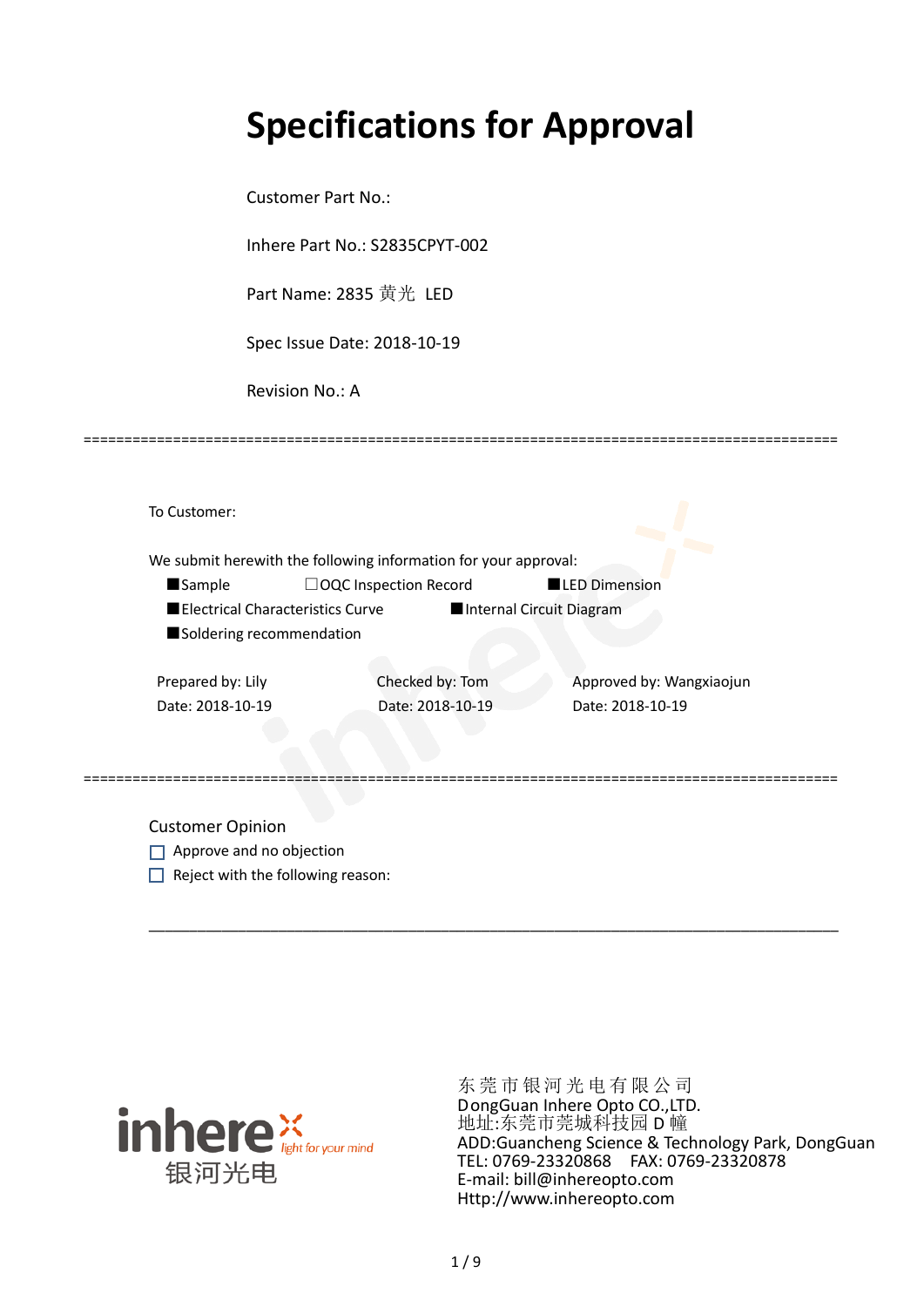#### **Features**

2.8mm x 3.5mm LED, 0.75mm thickness

Low power consumption

Wide view angle

Package: 4000pcs/reel

RoHS Compliant

#### **Applications**

Ideal for back light and indicator

Various colors and lens types available

### **Package outlines Recommend Pad Layout**



| Part No.      | <b>Emitted color</b> | <b>Dice</b> | Lens color        |
|---------------|----------------------|-------------|-------------------|
| S2835CPYT-002 | Yellow               | AlGaInP     | Water transparent |

Notes:

All dimensions are in millimeters (inches);

Tolerances are ±0.1mm (0.004inch) unless otherwise noted.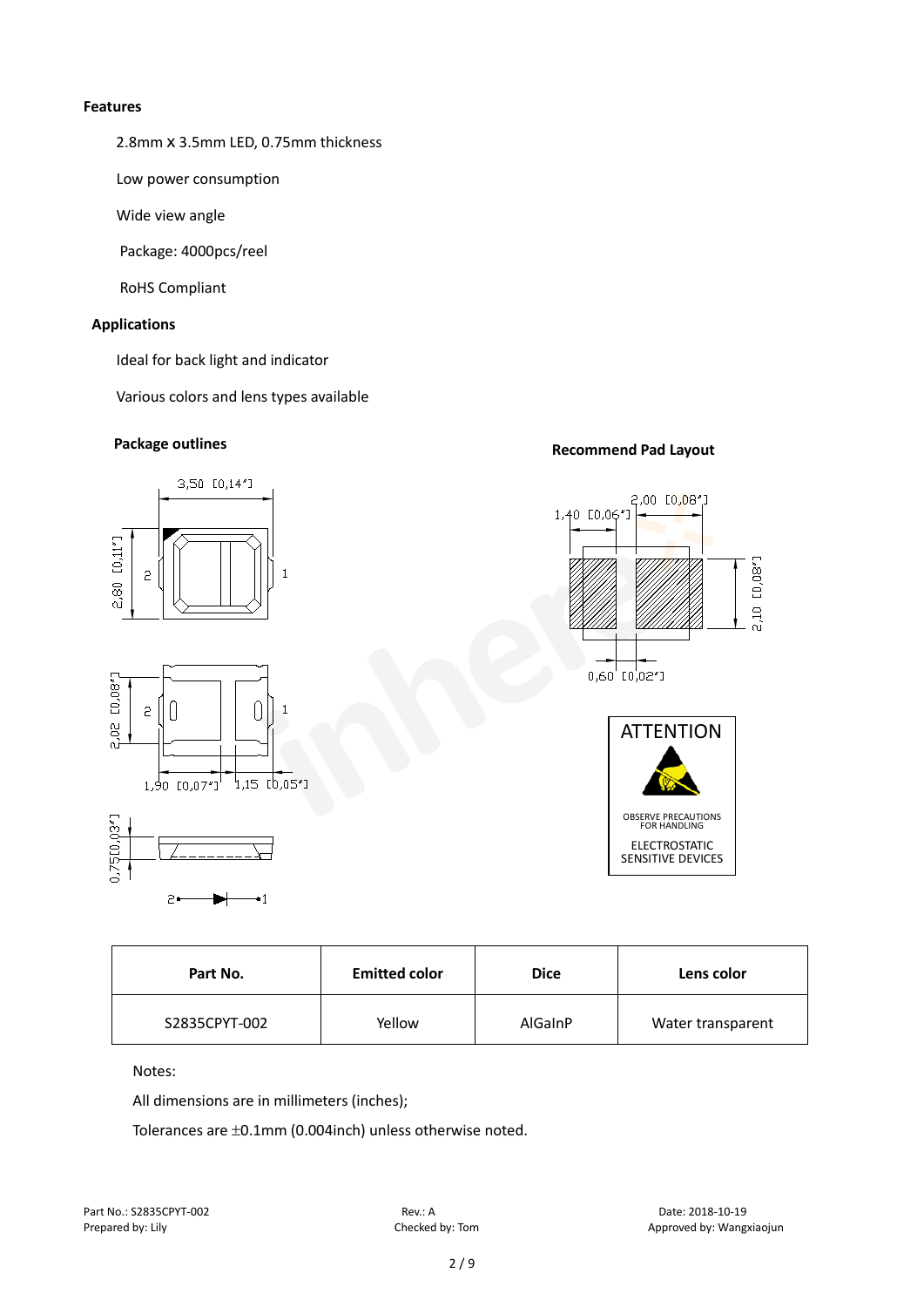### **Absolute Maximum Ratings (Ta=25**℃)

| Parameter                              | Symbol      | Value      | Unit         |
|----------------------------------------|-------------|------------|--------------|
| Forward current                        | lf          | 30         | mA           |
| Reverse voltage                        | Vr          | 5          | V            |
| Power dissipation                      | Pd          | 75         | mW           |
| Operating temperature                  | Top         | $-40$ ~+80 | $^{\circ}$ C |
| Storage temperature                    | <b>Tstg</b> | $-40$ ~+85 | $^{\circ}$ C |
| Peak pulsing current (1/8 duty f=1kHz) | Ifp         | 125        | mA           |

#### **Electro-Optical Characteristics (Ta=25**℃)

|                             | <b>Test Condition</b> | Symbol        | Value                    |            |              |        |
|-----------------------------|-----------------------|---------------|--------------------------|------------|--------------|--------|
| Parameter                   |                       |               | Min                      | <b>Typ</b> | Max          | Unit   |
| Wavelength at peak emission | $If=20mA$             | $\lambda p$   | --                       | 591        |              | nm     |
| Spectral half bandwidth     | $If=20mA$             | Δλ            | $\overline{\phantom{a}}$ | 16         |              | nm     |
| Dominant wavelength         | $If=20mA$             | λd            | 585                      | --         | 595          | nm     |
| Forward voltage             | $If=20mA$             | Vf            | 1.8                      | --         | 2.4          | $\vee$ |
| Luminous intensity          | $If=20mA$             | Iv            | 400                      | 600        |              | mcd    |
| Viewing angle at 50% lv     | $If=20mA$             | $2\theta$ 1/2 | $-$                      | 120        | $\mathbf{u}$ | Deg    |
| Reverse current             | $Vr = 5V$             | Ir            | $-$                      | $-$        | 10           | μA     |

Note:

- 3. The tolerance of dominant wavelength is ±1nm.
- 4. This specification is a standard specification of our factory, can make in accordance with customer's special requirement.

<sup>1.</sup> The tolerance of forward voltage is ±0.05V

<sup>2.</sup> The tolerance of luminous intensity (Iv ) is  $\pm 15\%$ .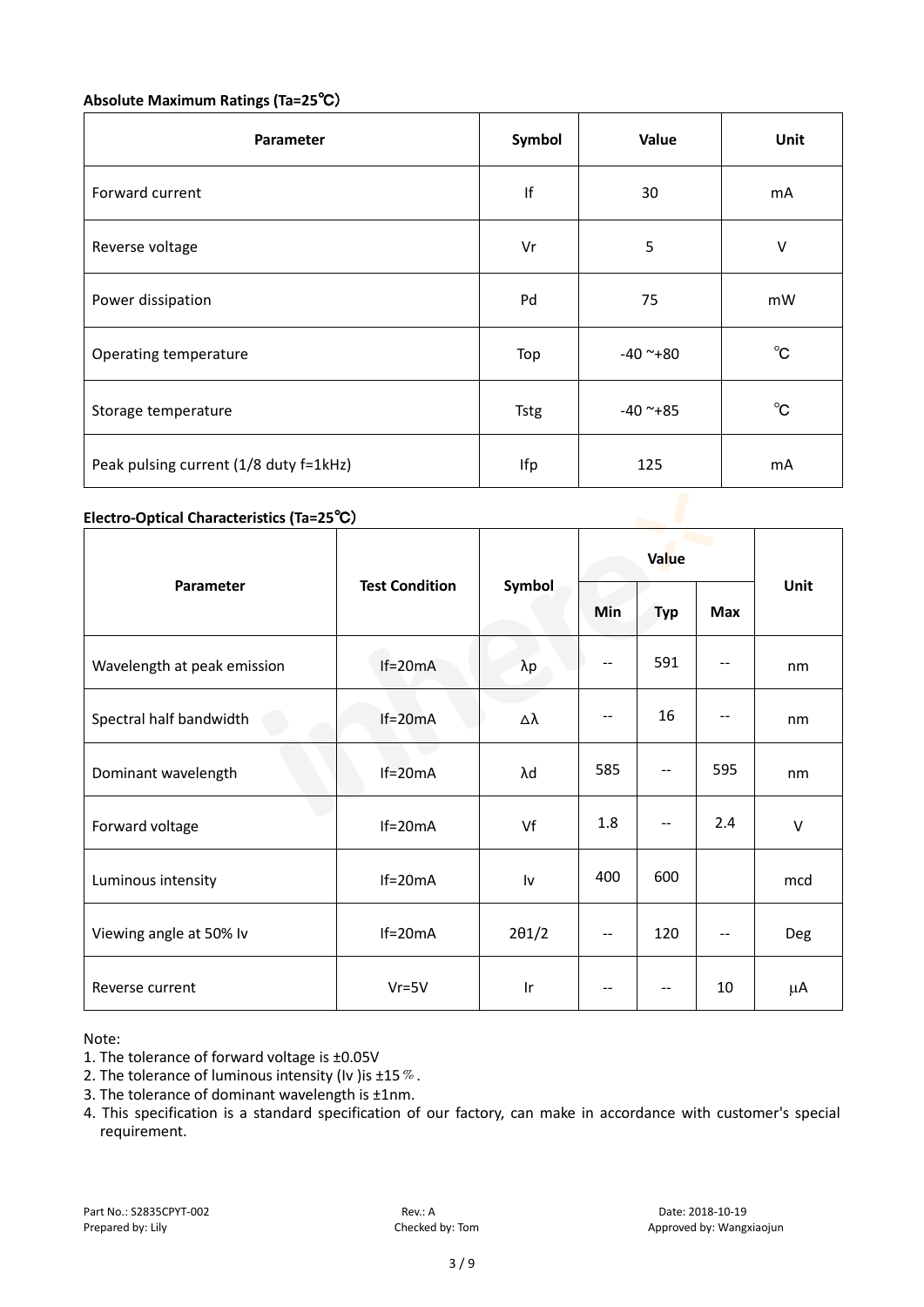#### **Optical characteristic curves**

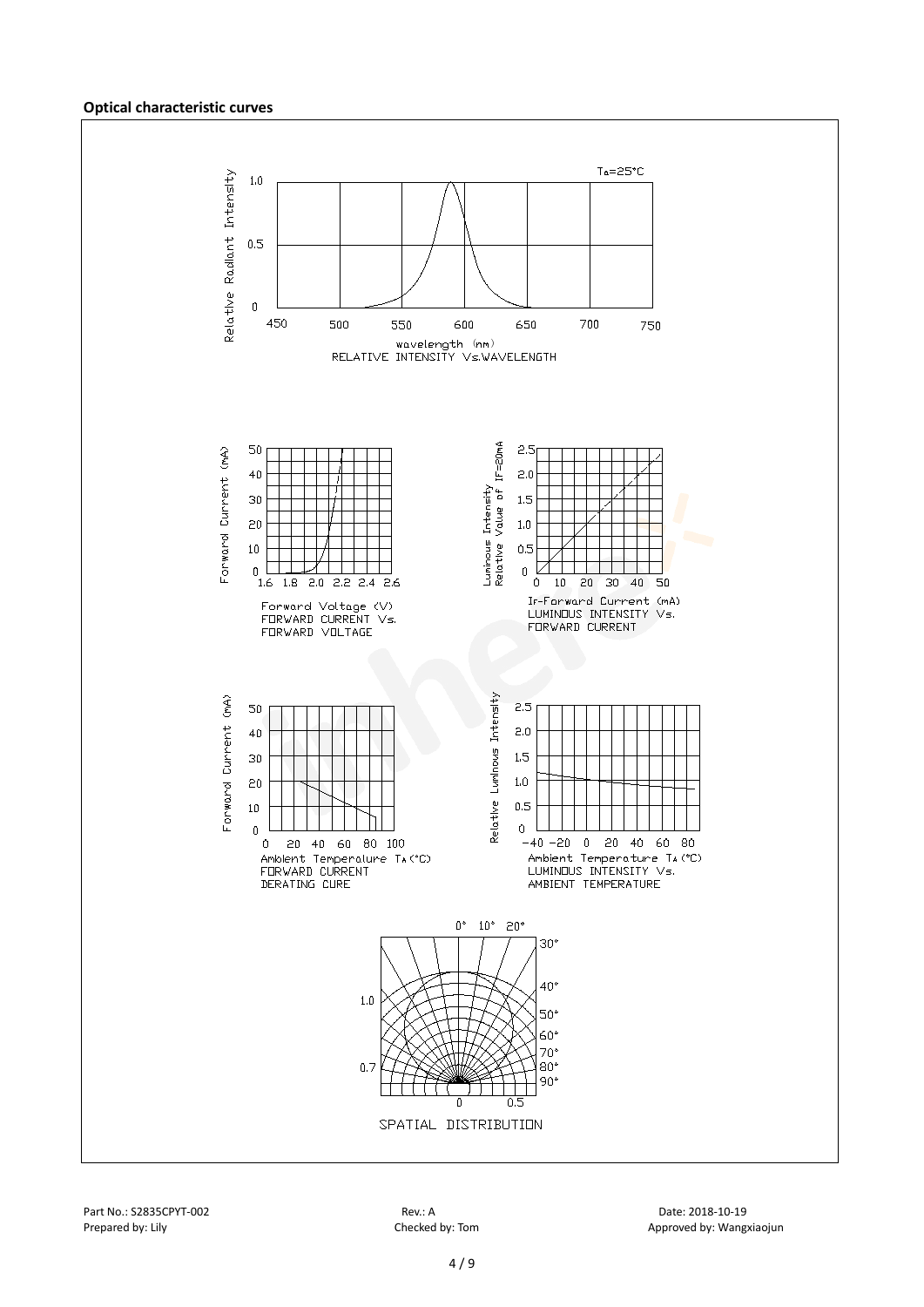#### **Reflow Profile**

Reflow Temp/Time



#### Notes:

- 1. We recommend the reflow temperature 245℃ (±5℃). The maximum soldering temperature should be limited to 260℃.
- 2. Don't cause stress to the epoxy resin while it is exposed to high temperature.
- 3. Number of reflow process shall be 2 times or less.

#### ■Soldering iron

Basic spec is  $\leq$  5sec when 320°C (±20°C). If temperature is higher, time should be shorter (+10°C $\rightarrow$ -1sec). Power dissipation of iron should be smaller than 20W, and temperatures should be controllable .Surface temperature of the device should be under 350℃.

#### **Rework**

- 1. Customer must finish rework within 5 sec under 340℃.
- 2. The head of iron cannot touch copper foil
- 3. Twin-head type is preferred.



Avoid rubbing or scraping the resin by any object, during high temperature, for example reflow solder etc.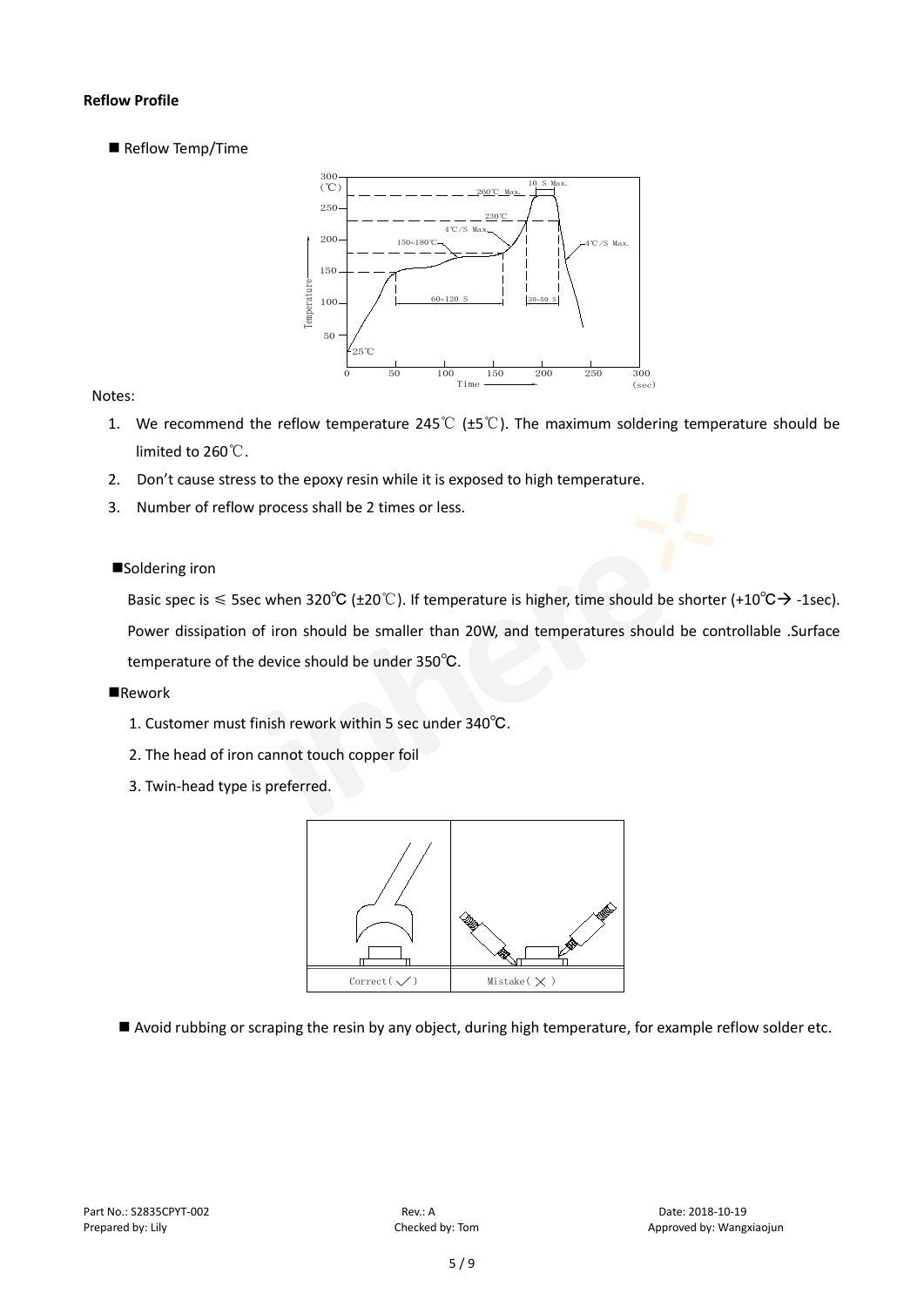#### T**est circuit and handling precautions**

Test circuit



■ Handling precautions

#### 1. Over-current-proof

Customer must apply resistors for protection; otherwise slight voltage shift will cause big current change (Burn out will happen).

#### 2. Storage

#### 2.1 It is recommended to store the products in the following conditions:

Humidity: 60% R.H. Max.

Temperature: 5℃~30℃

- 2.2 Shelf life in sealed bag: 12 month at <5℃~30°C and <30% R.H. after the package is opened, the products should be used within 24hrs or they should be keeping to stored at≦20 R.H. with zip-lock sealed.
- 3. Baking

It is recommended to baking before soldering The Conditions are as followings: 60±5℃/24hrs.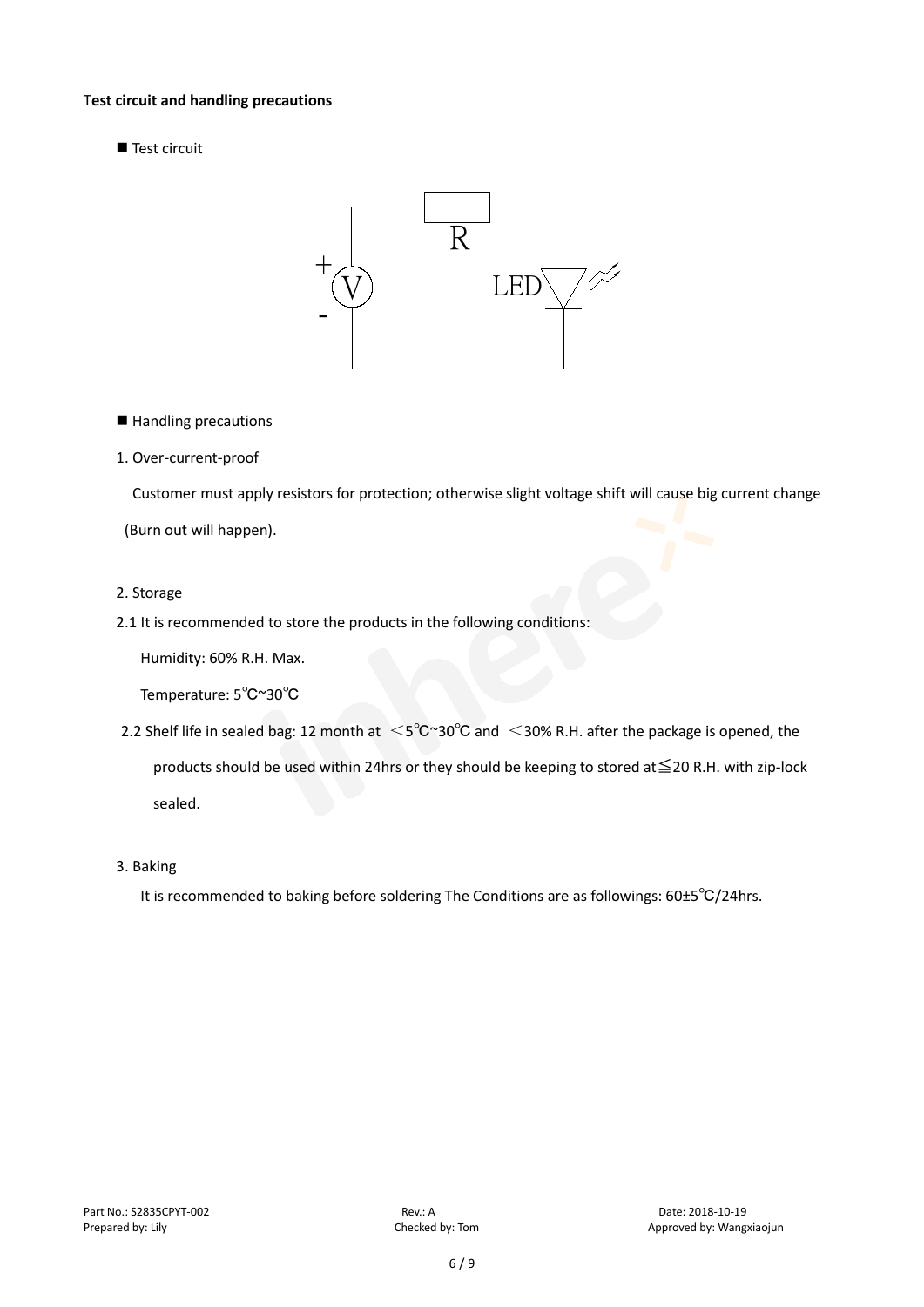#### **Test Items and Results of Reliability**

| <b>Test Item</b>                                  | <b>Test Conditions</b>                                                         | <b>Standard</b><br><b>Test Method</b> | <b>Note</b> | <b>Number of</b><br><b>Test</b> |
|---------------------------------------------------|--------------------------------------------------------------------------------|---------------------------------------|-------------|---------------------------------|
| <b>Reflow Soldering</b>                           | Ta=260 $\pm$ 5 °C, Time=10 $\pm$ 2S                                            | JB/T 10845-2008                       | 3times      | 0/22                            |
| Salt Atmosphere                                   | Ta=35±3°C, PH=6.5 $\sim$ 7.2                                                   | GB/T 2423.17-2008                     | 24hrs       | 0/22                            |
| Temperature Cycling                               | -40 $±5^{\circ}$ C<br>$30±1$ min<br>个→(25℃/5±1min)↓<br>100±5°C<br>$30±1$ min   | GB/T 2423.22-2012                     | 100cycles   | 0/22                            |
| <b>Thermal Shock</b>                              | Ta=-40±5 $\degree \text{C}$ $\sim$ 100±5 $\degree \text{C}$ ,<br>15±1min dwell | GB/T 2423.22-2012                     | 100cycles   | 0/22                            |
| High Humidity High Temp.<br>Cycling               | Ta=30±5 °C $\sim$ 65±5 °C,<br>90±5%RH,24hrs/1cycle                             | GB/T 2423.4-2008                      | 10cycles    | 0/22                            |
| High Humidity High Temp.<br>Storage Life          | Ta=85±5 °C, $\psi$ (%)=85±5%RH                                                 | GB/T 2423.3-2006                      | 1000hrs     | 0/22                            |
| High Temperature<br><b>Storage Life</b>           | Ta=100±5°C, non-operating                                                      | GB/T 2423.2-2008                      | 1000hrs     | 0/22                            |
| Low Temperature<br>Storage Life                   | Ta=-40±5℃, non-operating                                                       | GB/T 2423.1-2008                      | 1000hrs     | 0/22                            |
| Life Test                                         | Ta=26±5℃,@20mA,<br>$\psi$ (%)=25%RH~55%RH                                      |                                       | 1000hrs     | 0/22                            |
| High Humidity High Temp.<br><b>Operating Life</b> | Ta=85±5 $\degree$ C, @20mA,<br>$\psi$ (%)=85%RH                                | GB/T 2423.3-2006                      | 500hrs      | 0/22                            |
| Low Temperature<br><b>Operating Life</b>          | Ta=-20±5℃,@20mA                                                                | GB/T 2423.1-2008                      | 1000hrs     | 0/22                            |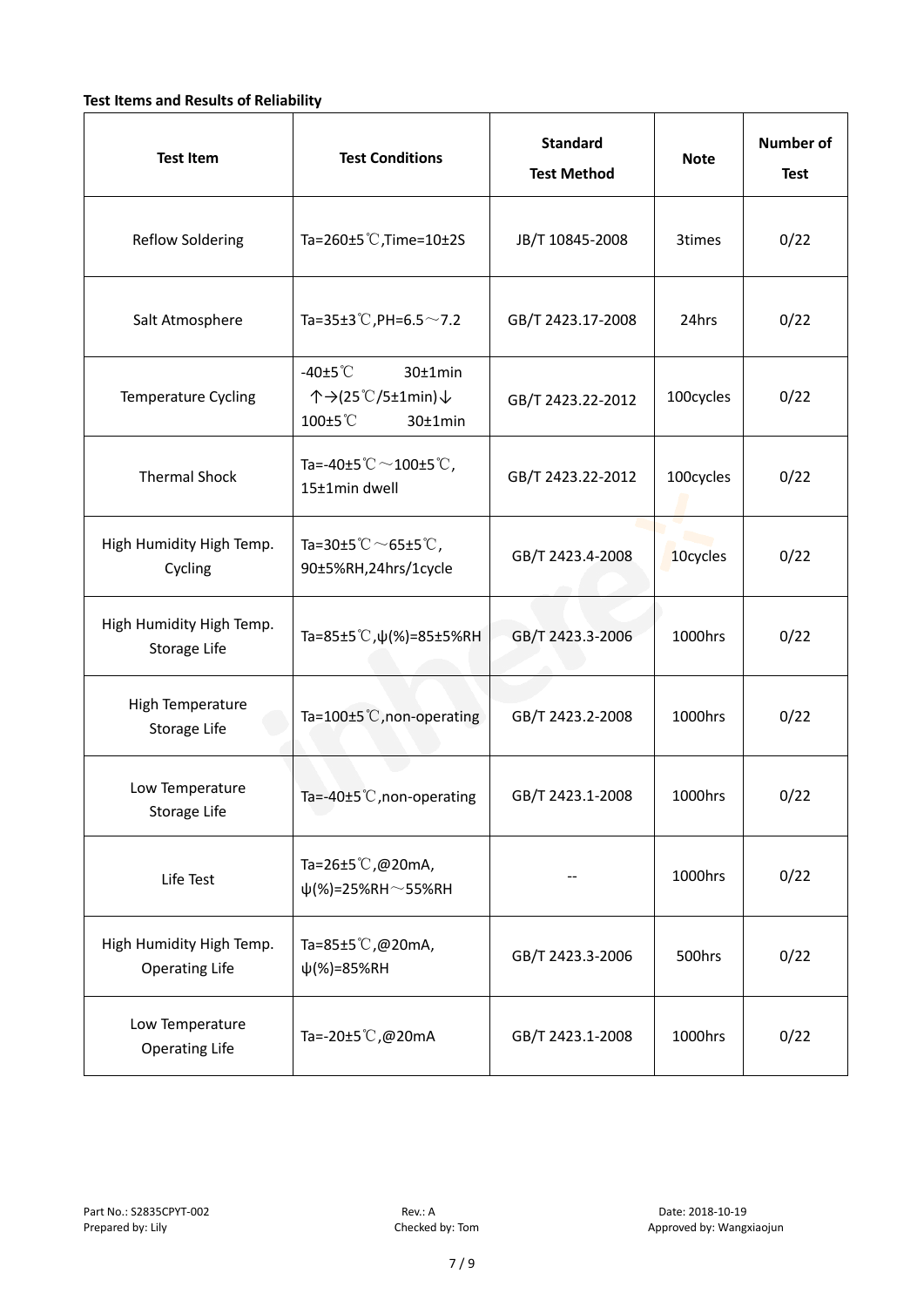#### **2835 Series SMD Chip LED Lamps Packaging Specifications**

- 
- Feeding Direction **Constanting Constanting Constanting Constanting Constanting Constanting Constanting Constanting Constanting Constanting Constanting Constanting Constanting Constanting Constanting Constanting Constanting**





**Dimensions of Tape (Unit: mm)**



#### Notes:

- 1. Empty component pockets are sealed with top cover tape;
- 2. The maximum number of missing lamps is two;
- 3. The cathode is oriented towards the tape sprocket hole in accordance with ANSI/EIA RS-481 specifications.
- 4. 4,000pcs/Reel.